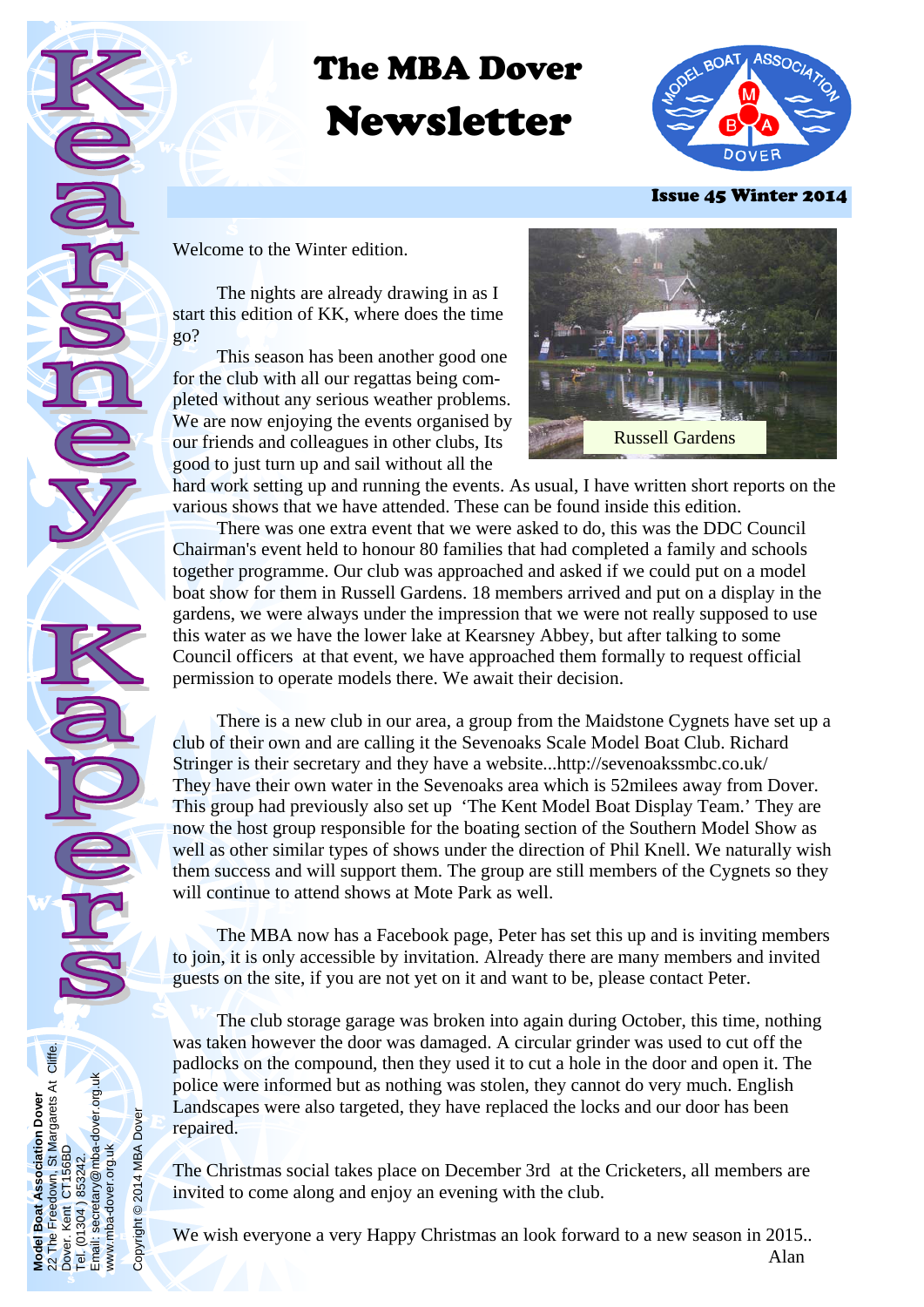## **Regatta Reports**

## **Herne Bay Heron's open event.**

 Ten of us made the journey over to Herne Bay for their open regatta on the 24th August. We were the first there and set up our stand before any Heron's arrived. Shortly after, though, everyone did arrive and joined us, there was a good turnout with clubs from all over Kent. I did not count the models on display but there were many. Fast electrics are allowed on the Herne Bay lake and several dodged the other models to display their attributes, our own Neil Terry took full advantage and hammered across the water at almost full throttle, something he cannot do at Dover. These high speed models are undoubtedly very impressive and exciting to watch. Other exciting models were on the water, as a warship fan I must mention the very well detailed and realistically weathered Denny steam gunboat Grey Goose. This fired torpedoes as well! Also, I spotted a nice Air Sea Rescue launch which was a different version from the more popular Aerokits Vosper's normally seen. Ian Gerrard had his beautiful large scale steam launch operating, there was a prize for the best model on show and although we did not hear who won it, I would not be surprised if Ian was the recipient. The weather was kind and we all had a good show, our thanks to the Heron's for the invitation.

(*A letter of thanks was received from the Heron's thanking us for attending, they say there was 150 boats on display and 9 clubs attended.)* 

## **Maidstone Cygnets Tugs and Warships Day.**

Three members of this club went along to this event at Maidstone on Sunday 31st August. The Cygnets were hoping for more support for this event however, only Heron MBC and us were there. Despite the lack of clubs there were a good number of models to be seen on and off the water,.A sail by was arranged for all the warships which was nice to see, and the tugs were also a major part of the show. One warship model that is worthy of mention was a 1/200th scale Japanese Yamato battleship, this very finely detailed model was built by Richard Gardner of the Cygnets, I particularly liked the fine railings which looked very realistic. The Cygnets are restructuring after some resignations recently, we all hope they get more support in the future.

## **Ramsgate Vikings Model Ships rally 7th September.**

This was the 28th Ships Rally organised by the Ramsgate Vikings Model Boat Club. As always, many clubs made the journey to the extremities of Kent to support the Vikings, I spotted club shirts with logos from as far away as Portsmouth, but old friends from Southend, Phoenix (London), Capstan from Chatham and other local clubs had braved the early morning fog to be there. The Westcliffe pond has been refurbished and cleaned out then treated with a blue dye which prevents sunlight from reaching the bottom and producing algae, this gave the wake from the models a very attractive bluish tinge, the submarines also had the same bluish outline as they disappeared into the depths. This year the Vikings had split the display areas into two distinct parts, the Café side was the same but where most of the visiting clubs were situated, was across the other side of the pond. The idea was that the public would have an uninterrupted view of the displays from the middle part of the area. This area actually remained virtually empty for most of the day. Tony Mudd was the only trade stand in attendance, he set up in the "visitors area" selling plastic kits, paints and other related 'boaty bits'.

On the water there was a varied display of models to be seen, it is very difficult to pick out which model was my favourite but I did like the Canadian logging tug, from, I believe, the Southend Club. This model was very quick, the original did 28 knots which is fast for a tug, I think it was really a logging launch, however, the model was also quick. A nice weathering finish had green weed painted on it's underside which was unusual but effective. Our own Barrie Warrington is reducing his fleet and three of his boats were seen on the water together for the first time, some under the command of their new owners.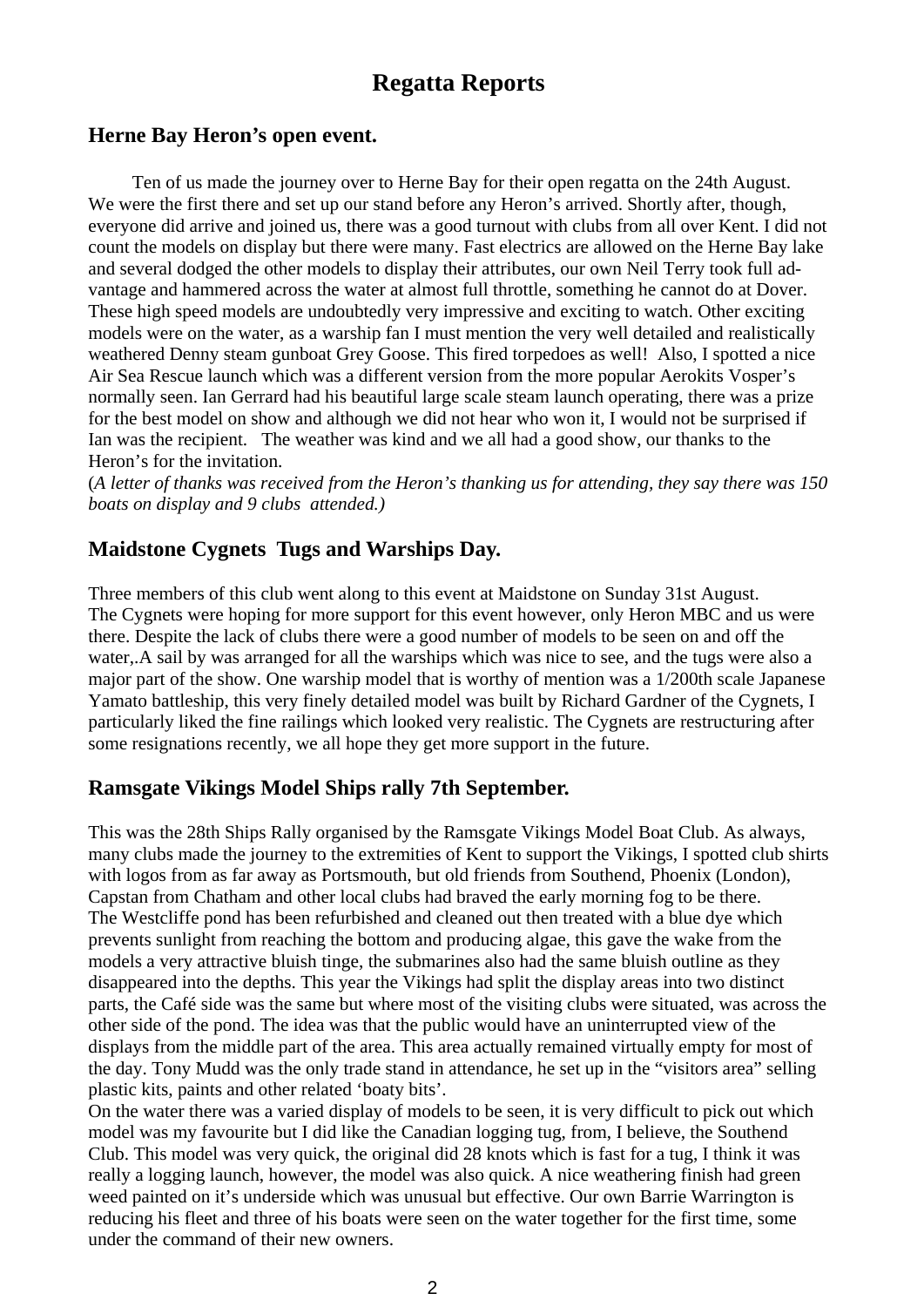#### *Continued from previous page*

This event regularly attracts over 150 models and I would suspect that this amount was present this year, the Dover club alone sported 40. We also took up many of the tables supplied which as mentioned, were arranged in a square on the



eastern side of the complex. A good show with an equally good attendance by the MBA Dover.

## **Southern Model Show 13/14 September**

This two day event was the second show held at Headcorn Airfield. We had been invited by the Kent Model Boat Display Team to attend and we responded by setting up our 6m gala tent in the centre of the model boat village. There were seventeen clubs booked to display this year over the two days, however, owing to another major show on the same weekend, several familiar clubs did not attend preferring to go to a closer venue .The pool was constructed from bales of hay with a black polythene liner, this was much bigger than last year but not as deep, this meant the yachts and submarines could not operate very well. The breeze was also quite strong at times which made displaying smaller models a problem but larger models, including 1/12th scale lifeboats, looked very impressive on the choppy water.



Most of the "M B A Dover display team" attended over the two days, some for both and some for just one day but a very good turnout was shown by all our members, it is nice to see good support at these events and I know it was appreciated by the organisers. We easily filled the six club tables that were taken with our models and even needed more space when other modellers joined us as invited guests, we don't see many Loch Ness Monsters at Dover! There was a cute teddy bear operating though, courtesy of Kelvin, this has now been renamed "Bear Watch," sporting the red shorts of the beach rescue team, the bear was rejected by Kim on the Lifeboat Enthusiasts stand as not being a suitable exhibit but when Kelvin

put him on the water, all the girls wanted a photo, so that's how you do it Kelvin! Again we must thank Neil for loading and transporting the equipment to and from the venue and for bringing along his fleet, at the end of the last day he did sneak onto the water with his incredibly fast 'Green Machine', this model is probably one of the fastest models we have in the club and he can only demonstrate it when away at other venues because he is "*banned*" at Kearsney with it……. This show was very enjoyable, some of us wore two hats displaying not only on our stand but also with the lifeboats next door, on the Saturday evening after a nice take away curry, we were entertained by the most spectacular flying display I have ever seen.

*Continued on page 5*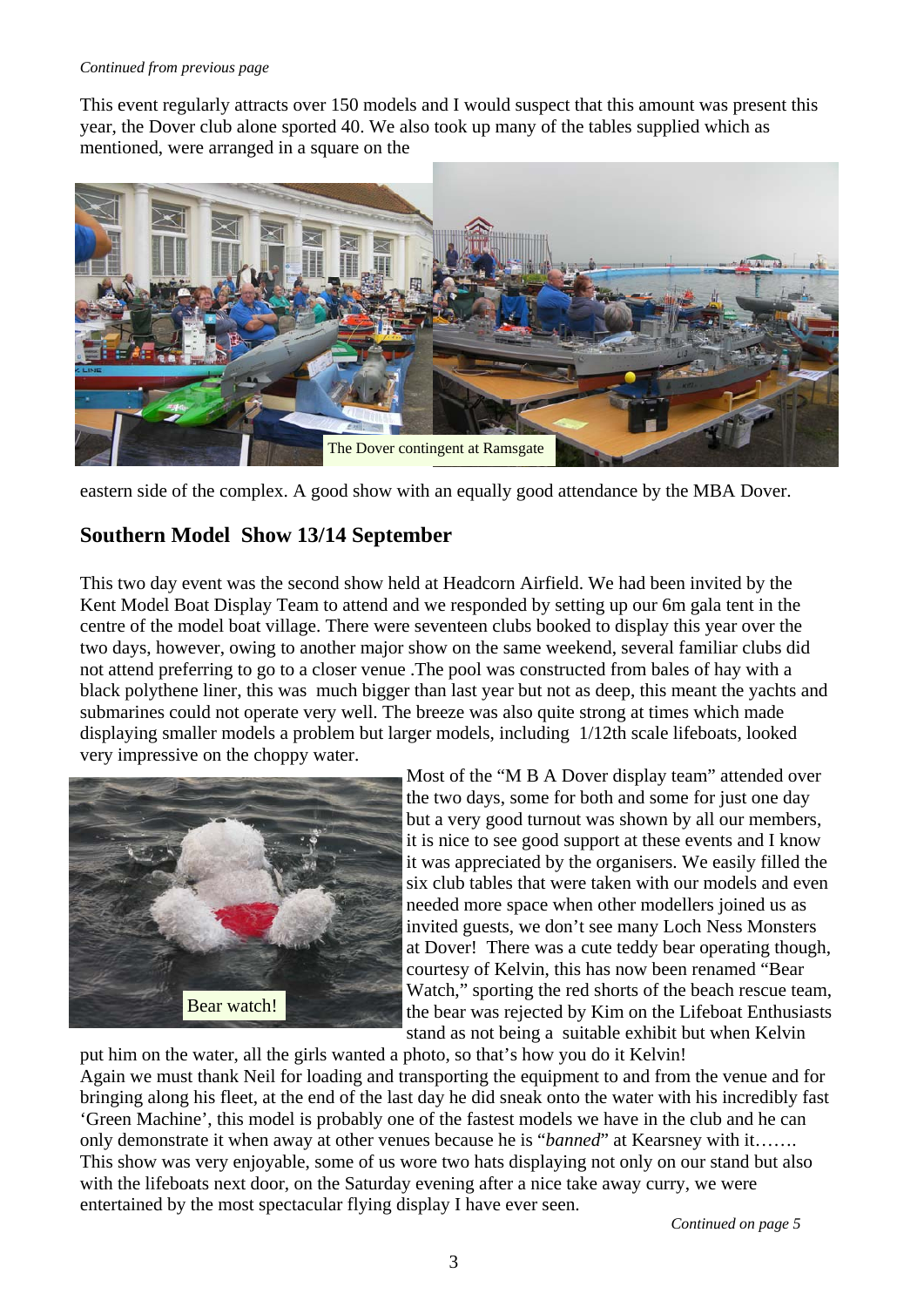#### *Continued from page 4*

The model aircraft were flying at night with lights on and flashing strobe lights, roman candles were streaming from the wingtips and coloured flares fired out like missile decoys, the planes were performing incredible manoeuvres. They were hovering like helicopters hanging on their propellers with smoke issuing from the engine exhausts, and remember, this was at night so it was dark!, very dark.. When they landed everyone in the area put their hands together and applauded them.

It makes our model boats look so relaxing in comparison, and sedate which of course they are, and, of course, we don't usually have take our models home in a plastic bag reduced to kit form again!.

Well done to Phil Knell and his team for organising this event for us all.

## **Dover District Council Garden Party 20th September**

 Just as we thought the season was over, the club were approached by the Council who asked if we could put on a display in Russell Gardens for the Chairman of Dover District Council, Cllr Sue Nicholas, who was hosting a garden party for the Families and Schools Together (FAST) programme. This is a save the children based initiative.

 18 members turned up to support this event with 42 boats ranging from submarines to teddy bears. It is unusual for us to be asked to display in this venue as it was always thought that model boats should not be operated here, mainly because there is adequate facilities in neighbouring Kearsney Abbey!

*(After the event, the whisper was that this might change!)* 



Picturesque Russell Gardens

 All the tables and two gala tents were set up on a flat wide area near the boathouse, we trolleyed over all the equipment from our Kearsney store including the boats as the car park opposite was reserved for the council guests. The display started at 11am with most of the models on the water being watched by the council guests, the water had been de-weeded but there were still quite a lot about which choked up the propellers, however we put on a good show and it was appreciated by the organisers who gave us all a packed lunch. After this, we organised a race across the water with our pipe lagging galleons for the children, after a call on the PA system for twelve children we were inundated and had to run a second race, this was a really rewarding exercise as the children seemed genuinely interested, some wanted to take the boats home after recovering them and many had their photos taken proudly holding them.

 Somehow, your secretary was volunteered to give an interview to the local radio station about our club, they asked a lot of questions which I was happy to answer for them and what I didn't know, I made up! I'm sure it will sound good if ever broadcast.

The show was all over by 3pm so everything was taken back to Kearsney and stowed away. Thanks to everyone who made our part in this event a huge success.

A few days after the event we received a nice email from Kirsty Ash of DDC sending us a huge "thank you" for all our help and efforts.……

## **Illuminated Event Friday 17th October**

 Unfortunately a last minute family appointment prevented your editor from attending this event, but I have been given a short report. The usual high number of models were on the water, all looking splendid with their lights of many colours reflecting in the calm water. I was informed that it was a hard decision but eventually the award was presented to Neil Terry for his Pegasus 3 cabin cruiser. I also found out that Neil almost lost control of the model in the darkness due to a technical hitch, this meant that not only did he win the event, he also walked away with another trophy at the next monthly meeting! Well done to all who made this another memorable meeting.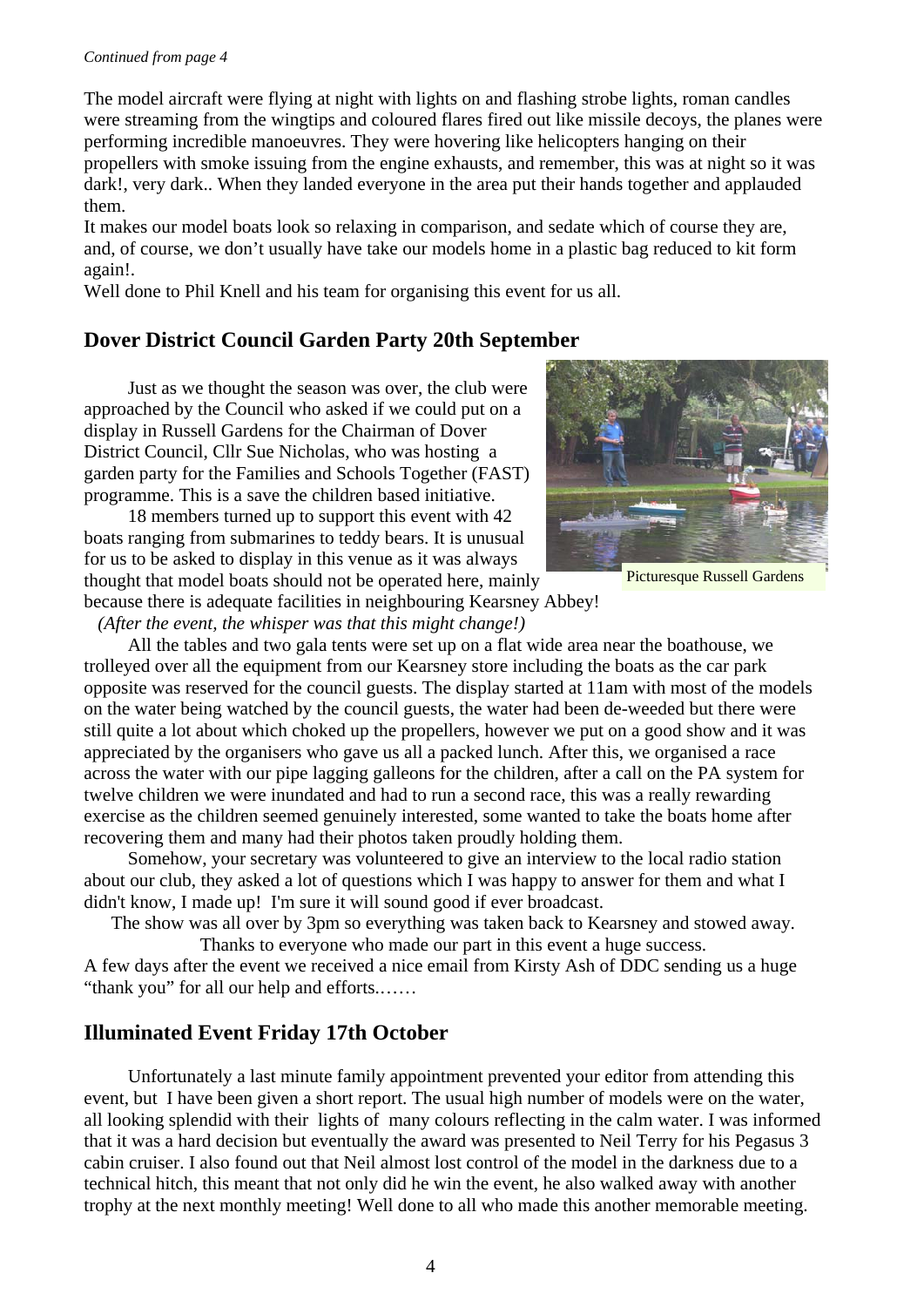## **Members Models**

 When Ken Hamilton joined Kim Belcher's U3A group 4 years ago, he had 2 goals, the first was to build an engine and the second to build a boat to put it in.

 These goals were realised on August 15th when he successfully launched his creation into the lake at Kearsney. Ken is a member of our club but wanted a quiet moment with not many onlookers around when he christened his model. He did however want a back up in case it did not perform well and asked if the rescue boat could be around as insurance.

 The model chosen was built from a plan supplied by My Hobby Store. It is a Seasprite a conventional period motor launch with a deck layout much altered to accept the unusual power plant, which is a Stirling hot air engine.

Ken built the engine from scrap materials and used a design by Roy Darlington, those of you who go to the model engineering shows will know Roy as he can always be found in blue overalls demonstrating his engines on the SMEE stand.

 Ken explained the principal of operation of a hot air engine to me which sounded simple until I tried to describe it! I must admit I nicked the description from Wiki!

A Beta Stirling has a single power piston arranged within the same cylinder and on the same shaft as a displacer piston. The displacer piston is a loose fit and does not extract any power from the expanding gas but only serves to shuttle the working gas between the hot and cold heat exchangers. When the working gas is pushed to the hot end of the cylinder it expands and pushes the power piston. When it is pushed to the cold end of the cylinder it contracts and the momentum of the machine, usually enhanced by a flywheel, pushes the power piston the other way to compress the gas. So there we are, any questions? ask Ken!



The boat is built from a plan by ............ It is a traditional plywood skinned model finished to high standard with varnish that



enhances the grain of the wood. Some changes were made to the plan's superstructure to enable the engine to be fitted and operated more easily. An interesting and innovative model which is a first as far as I know in our club. ……………………………………………………………………………………………………….

This large model tug is owned by Glen Worman. Glen is one of our newer members, it has been displayed at several events that we have attended recently and because of its size, it has attracted a lot of attention. I took the opportunity of asking Glen about his model one Sunday morning. It is based on a 1/24th scale fibreglass hull which is 4ft 6ins long and has a beam of 13ins.



(*continued on page 6*)